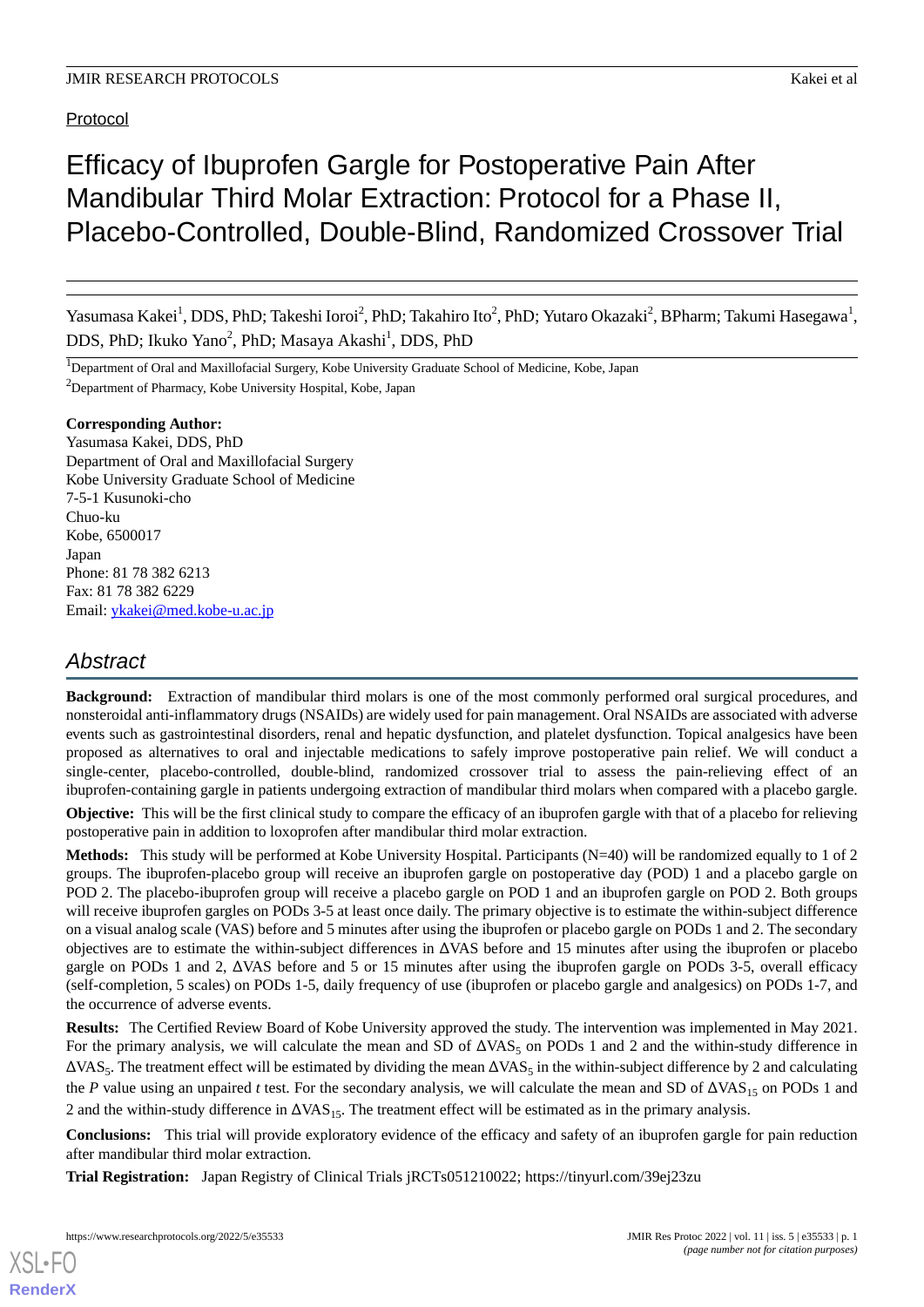#### **International Registered Report Identifier (IRRID):** DERR1-10.2196/35533

*(JMIR Res Protoc 2022;11(5):e35533)* doi: [10.2196/35533](http://dx.doi.org/10.2196/35533)

#### **KEYWORDS**

protocol; phase II; placebo-controlled; double-blind; randomized crossover trial; mandibular third molar extraction; pain management; ibuprofen; gargle

## *Introduction*

Extraction of the mandibular third molar is one of the most commonly performed oral surgical procedures [[1](#page-7-0)[,2](#page-7-1)]. Because of the high degree of invasiveness when bone removal and crown division are involved, moderate to severe postoperative complications may occur, such as pain, swelling, difficulty in mouth opening and swallowing [[2](#page-7-1)[,3](#page-7-2)], and postoperative difficulty in oral intake.

Postextraction pain is one of the most common and important postoperative complications after dental extractions, and it is the reason many patients avoid treatment [\[1\]](#page-7-0). Nonsteroidal anti-inflammatory drugs (NSAIDs) and acetaminophen are the accepted analgesics for the treatment of postextraction pain [[4\]](#page-7-3), and acidic NSAIDs are usually chosen for moderate pain, such as that with mandibular extractions. In patients with gastrointestinal ulcers or aspirin-induced asthma, acetaminophen may be used as an alternative drug [[4\]](#page-7-3). NSAIDs, such as celecoxib [\[5,](#page-7-4)[6\]](#page-7-5), valdecoxib [\[7](#page-7-6)], ibuprofen [[8\]](#page-7-7), flurbiprofen [[9\]](#page-7-8), lornoxicam [\[10](#page-7-9)], etoricoxib [[11\]](#page-7-10), and opioid-containing drugs such as oxycodone [[12](#page-7-11)] have been studied to identify the optimal analgesics for pain relief in mandibular third molar extractions. In a systematic review of 21 high-quality clinical trials, Weil et al reported that oral paracetamol (acetaminophen) was safe and effective in the treatment of postoperative pain after extraction of embedded mandibular third molars [[13\]](#page-8-0), and in a Cochrane review of 2242 patients, Bailey et al reported that oral ibuprofen was superior to oral paracetamol in the treatment of postoperative pain [[14\]](#page-8-1).

Side effects should be considered when prescribing analgesics in the postoperative period, with opioids mainly associated with respiratory depression, nausea and vomiting, and constipation [[15\]](#page-8-2), and NSAIDs mainly associated with gastrointestinal disorders, renal and hepatic dysfunction, and platelet dysfunction [[16\]](#page-8-3). To address the problems associated with opioid use, Rindal et al [[17\]](#page-8-4) recently published the protocol for a randomized controlled trial of interventions to decrease the prescription of opioids in favor of nonopioid drugs. Additionally, topical use of analgesics has been proposed as an alternative to oral and injectable medications to safely improve postoperative pain relief [[9](#page-7-8)[,18](#page-8-5),[19\]](#page-8-6). Topical administration has also been reported to reduce side effects without reducing the quality of analgesia [[20\]](#page-8-7).

Ibuprofen, developed in the 1960s, is a potent inhibitor of prostaglandin synthesis and reduces fever, pain, and inflammation [\[21](#page-8-8)]. Because ibuprofen is pharmacologically active against cyclooxygenase-1 and cyclooxygenase-2, adverse effects such as gastrointestinal and renal dysfunction may occur after systemic administration. However, several reviews and

[XSL](http://www.w3.org/Style/XSL)•FO **[RenderX](http://www.renderx.com/)**

meta-analyses have shown that ibuprofen is effective in adults and children and is the least toxic of the NSAIDs [[22-](#page-8-9)[24](#page-8-10)]. We hypothesized that an oral gargle containing dissolved ibuprofen (0.6% or 1%) delivered directly to the affected area could contribute to pain relief for oral mucositis. In our previous study, we have reported that there are no major safety concerns and that some pain relief is obtained for chemotherapy- or chemoradiotherapy-associated oral mucositis [[25\]](#page-8-11).

In postextraction wounds, the loss of keratinized mucosa associated with tooth extraction allows for rapid absorption and efficacy of topically administered medication in the affected area [[26\]](#page-8-12). It is hoped that ibuprofen-containing gargles will provide an efficient drug delivery system targeting the painful area after tooth extraction, with minimal systemic effects. An unresolved limitation of our previous study  $[25]$  $[25]$  is that it was not possible to estimate the extent to which a placebo effect may have been present because the study was an uncontrolled trial involving healthy adults and patients with chemotherapyor chemoradiotherapy-associated oral mucositis [[25\]](#page-8-11).

The aim of this clinical study is to evaluate the efficacy and safety of an ibuprofen gargle for relieving postoperative pain in patients with extracted mandibular third molars to assess whether the pain-relieving effect of an ibuprofen gargle can be confirmed without compromising the quality of postextraction pain management in daily practice. To our knowledge, the use of an ibuprofen gargle instead of a placebo for supplemental postoperative pain relief after third molar extractions has not been evaluated previously.

## *Methods*

#### **Ethics Approval**

The study will be conducted in compliance with the principles of the Declaration of Helsinki (1996), the principles of good clinical practice, and all the applicable regulatory requirements. Ethics approval was provided by the Clinical Research Ethics Committee at Kobe University (reference number: C200024). The trial was registered on the Japan Registry of Clinical Trials (trial registration: jRCTs051210022).

#### **Consent to Participate**

Written informed consent will be obtained from all participants before any study procedure is performed. The participants will have the opportunity to review the consent form and confirm that they fully understand the details of the study procedures. Informed consent will be administered by a suitably qualified and experienced individual who has been assigned this duty by the principal investigator. Secondary use of the data will occur only if the patients provide written informed consent for additional use of their data.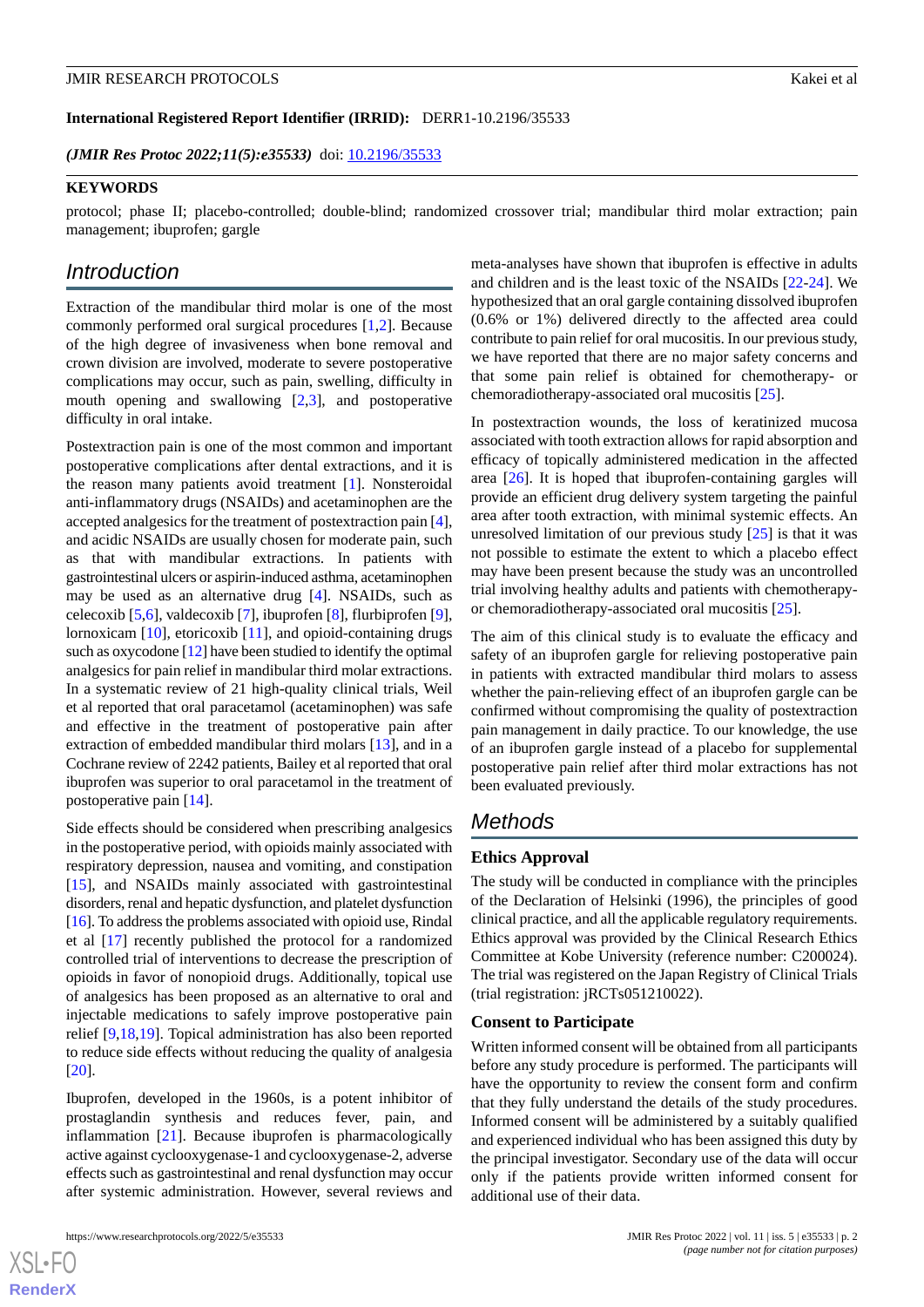## **Primary Objective**

The primary objective is to estimate the within-subject difference on a visual analog scale (VAS) that ranges from 0 (no pain) to 10 (worst pain) continuously immediately before and 5 minutes after the use of an ibuprofen or placebo gargle on postoperative days (PODs) 1 and 2 in patients undergoing mandibular third molar extractions  $(\Delta VAS_5)$  ibuprofen −  $\Delta VAS_5$  placebo).

## **Secondary Objectives**

The secondary objectives are to evaluate the within-subject difference in ΔVAS 15 minutes before and 15 minutes after use of an ibuprofen or placebo gargle  $(\Delta VAS_{15})$ ibuprofen −  $\Delta$ VAS<sub>15</sub>\_placebo) on PODs 1 and 2, the  $\Delta$ VAS before and after 5 or 15 minutes of the use of an ibuprofen gargle on PODs 3-5, the overall efficacy (self-completion, 5 scales) on PODs 1-5, the daily frequency of use (ibuprofen or placebo gargle and analgesics) on PODs 1-7, and the occurrence of adverse events.

## **Study Design, Setting, and Population**

This study is designed as a single-center, placebo-controlled, double-blind, randomized crossover trial. The patient flowchart is shown in [Figure 1.](#page-2-0) This study will be performed at Kobe University Hospital. All study data will be stored and archived in the data center at Kobe University Hospital. We will use Research Electronic Data Capture (REDCap), which is an electronic data system for clinical research, to manage the data and protect confidentiality before, during, and after the trial. The study population will comprise patients who undergo third molar extraction and will be selected based on the inclusion and exclusion criteria given in [Textbox 1](#page-3-0). All patients undergoing third molar extraction during the study period (June 1, 2021, to September 30, 2022 [expected end date]) will be provided with information about the study. All patients will be asked if they wish to participate in the study and will be enrolled after obtaining written informed consent.

<span id="page-2-0"></span>**Figure 1.** Flowchart of the study design. IP: Ibuprofen-Placebo; PI: Placebo-Ibuprofen; POD: postoperative day; VAS: visual analog scale.



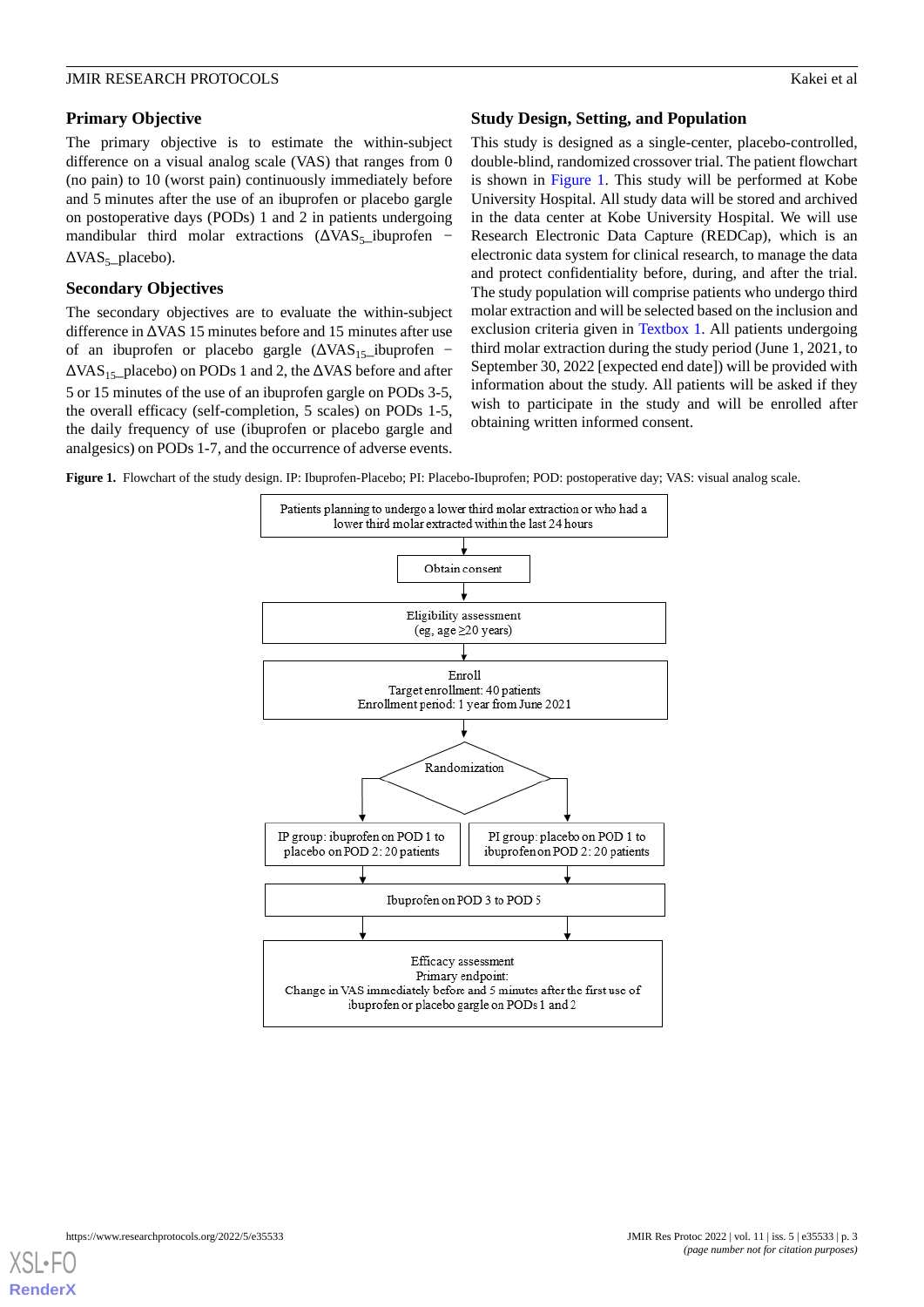#### <span id="page-3-0"></span>**Inclusion criteria**

- Patients planning to have a mandibular third molar extraction or who have had a mandibular third molar extracted within the last 24 hours
- Patients aged 20 years or older at the time of consent acquisition
- Patients for whom documented consent has been obtained regarding their voluntary participation in this clinical study

#### **Exclusion criteria**

- Patients with peptic ulcers
- Patients with concurrent severe or uncontrolled concomitant medical conditions
- Patients with a history of hypersensitivity to any component of the ibuprofen gargle
- Patients with impaired cardiac function or clinically significant heart disease
- Patients with aspirin-induced asthma
- Patients who use analgesic drugs at least once a week for any chronic pain
- Patients with dementia, psychiatric symptoms, drug addiction, or alcoholism
- Pregnant or lactating women
- Patients deemed inappropriate (for miscellaneous reasons) based on the assessment of the investigator or the subinvestigator

#### **Surgical Procedure and Prohibited Interventions**

All surgeries should be performed by an experienced oral surgeon with a minimum of 3 years of postgraduate experience using the same protocol. Povidone iodine solution will be applied inside the mouth, and 2% lidocaine + 1:80,000 epinephrine carpules will be used to block the inferior alveolar nerves by injection. A mucoperiosteal envelope flap will be created using a standard incision. If needed, bone removal and tooth sectioning will be performed with a low-speed hand piece under sufficient sterile solution irrigation. Following tooth removal, the socket will be irrigated with 10-20 mL of saline, and the flap will be sutured using 2-3 resorbable sutures (3–0 Vicryl; Ethicon Inc). The operation time will be recorded in minutes from the time of incision to the completion of the last suture. If needed, supplementary intraoperative local analgesia will be administered and recorded. Loxoprofen (60 mg) will be prescribed postoperatively, and the patients will be instructed to take up to 3 tablets daily for pain. The dosing information will be recorded in the patient diary with the number of analgesics used per day for up to 10 days postoperation. Antibiotics will be prescribed postoperatively and will be administered up to POD 2. Patients will be prescribed 1 loxoprofen sodium tablet (60 mg) daily and the ibuprofen and placebo gargles as part of the study protocol. The use of other analgesics, such as opioids and other NSAIDs, is prohibited.

## **Ibuprofen and Placebo Gargle Intervention and Treatment Protocol**

The ibuprofen gargle is manufactured at the Department of Pharmacy, Kobe University Hospital. The gargle (100 mL) contains ibuprofen 600 mg (0.6%), sodium hydroxide, sodium hydrogen carbonate, hydrochloric acid (to regulate pH), glycerin, and flavor. The placebo gargle formulation is the same but without ibuprofen. The intervention or treatment protocol will be as follows: (1) ibuprofen-placebo (IP) group prescribed with ibuprofen gargle on POD 1, placebo gargle on POD 2, and

[XSL](http://www.w3.org/Style/XSL)•FO **[RenderX](http://www.renderx.com/)**

ibuprofen gargle on PODs 3-5 at least once daily and (2) placebo-ibuprofen (PI) group prescribe with placebo gargle on POD 1, ibuprofen gargle on POD 2, and ibuprofen gargle on PODs 3-5 at least once daily.

As for the dosage, approximately 10 mL of gargle solution is dispensed into a measuring cup and retained in the mouth in contact with the affected area for at least 30 seconds (preferably 1 minute), and it is then discarded.

Patients will not drink water or rinse their mouths for at least 5 minutes after using the gargle.

As a general rule, patients will be allowed an interval of at least 15 minutes between uses of the study drug. The maximum daily dosage should be one bottle (100 mL).

#### **Randomization (Allocation)**

Participants will be randomly assigned to either the IP group or the PI group with a 1:1 allocation using the permutation random block method; they will be stratified by category according to whether a maxillary third molar is to be extracted in addition to a mandibular third molar. The block size will not be disclosed to ensure that blinding is maintained. The allocation sequence for the randomization method will be generated by the biostatistician. The trial participants, care providers, and outcome assessors will be blinded. Because this is a crossover study in which both groups receive the actual drug, an unblinding procedure will not be incorporated into the study.

All subjects providing consent to participate, fulfilling the inclusion criteria, and not meeting any of the exclusion criteria will be randomized. The principal investigator or subinvestigator will send a subject enrollment form by email to the data center. The staff at the data center will confirm the eligibility of the participants and issue them the enrollment confirmation form that contains the eligibility judgment, randomization assignment result from the generated random sequence, and enrollment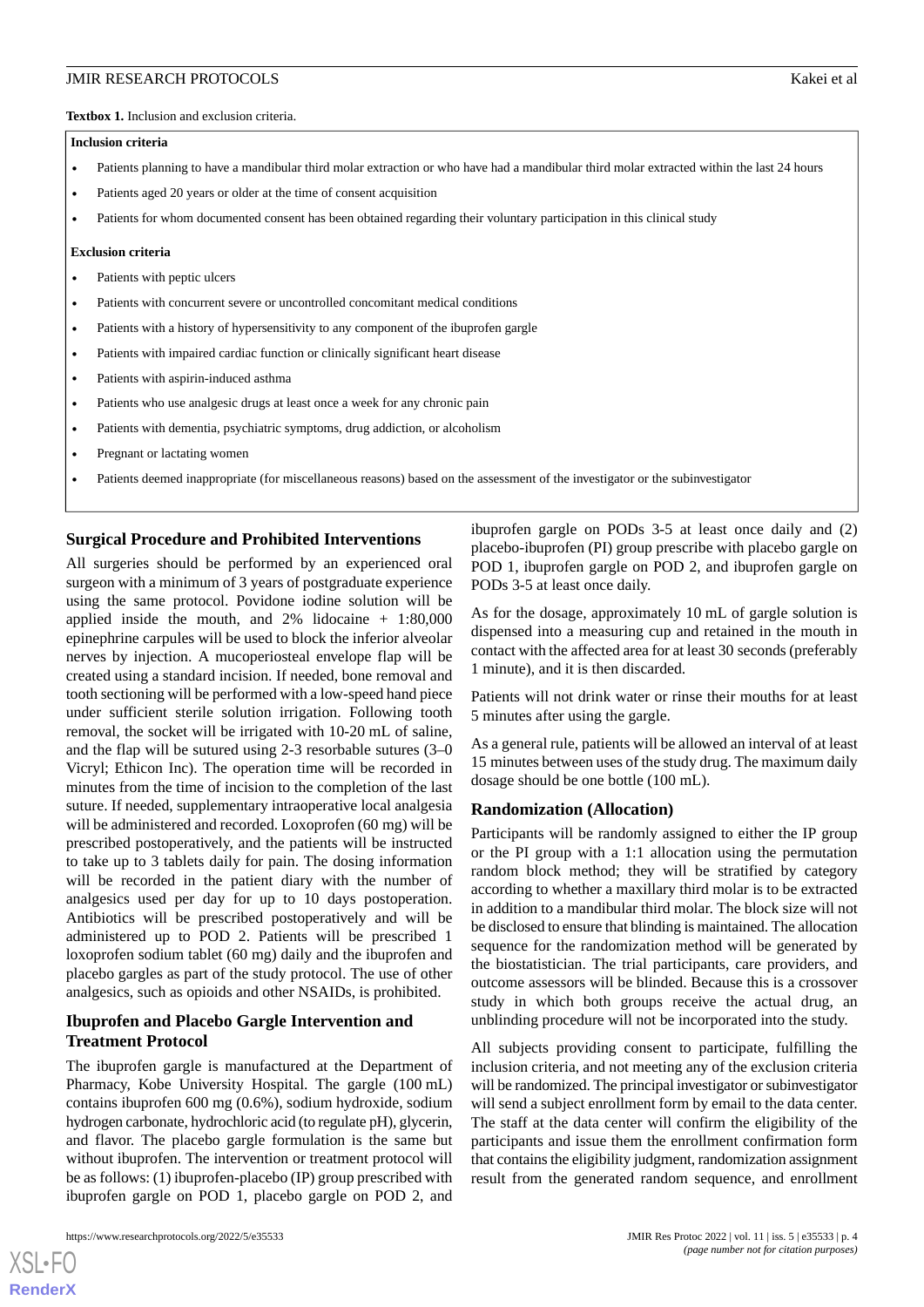number. The form will then be sent to the principal investigator or subinvestigator.

#### **Primary End Point and Secondary Efficacy and Safety End Points**

The primary end point is the change in the within-subject VAS immediately before and 5 minutes after the use of the first ibuprofen or placebo gargle on PODs 1 and  $2 \left( \Delta \text{VAS}_{5} \right)$  ibuprofen  $-\Delta VAS_5$ \_placebo and  $\Delta VAS_5$ \_placebo –  $\Delta VAS_5$ \_ibuprofen).

The secondary efficacy end points are the following:

1. Δwithin-subject VAS before and 15 minutes after the first use of the ibuprofen or placebo gargle on PODs 1 and 2  $(\Delta VAS_{15}$ \_ibuprofen –  $\Delta VAS_{15}$ \_placebo)

2. ΔVAS before, and 5 and 15 minutes after the use of the first ibuprofen gargle on PODs 3 through 5

<span id="page-4-0"></span>3. Overall daily efficacy on PODs 1 through 5

4. Number of uses of the gargle and analgesic drug per day on PODs 1 through 7

As a strategy to improve adherence to the intervention protocols, the ibuprofen and placebo gargles will be prepared according to each POD (5 bottles, 1 for each POD from 1 to 5). The patients will return the bottles of gargle at the end of the treatment period; the amount of any remaining solution will be measured and recorded.

The secondary end point for safety is the presence or absence of adverse events associated with the conduct of this clinical study.

## **Time Schedule of Intervention, Outcomes, and Other Assessments**

The relationships between the interventions, outcomes, other assessments, and visits associated with the participants of this study are shown in [Table 1.](#page-4-0)

| <b>Table 1.</b> Summary of study assessments and procedures. |  |
|--------------------------------------------------------------|--|
|                                                              |  |

| Time point                            | Study period                                               |                  |                |              |                |                |                |                                       |  |
|---------------------------------------|------------------------------------------------------------|------------------|----------------|--------------|----------------|----------------|----------------|---------------------------------------|--|
|                                       | Enrollment                                                 | Allocation       | Postallocation |              |                | Close-out      |                |                                       |  |
|                                       | POD <sup>a</sup> 0 (pre-extraction) POD 0 (postextraction) |                  |                |              |                |                |                | POD1 POD2 POD3 POD4 POD5 PODs 6 to 10 |  |
| <b>Enrollment</b>                     |                                                            |                  |                |              |                |                |                |                                       |  |
| Eligibility screen                    |                                                            |                  |                |              |                |                |                |                                       |  |
| Informed consent                      |                                                            |                  |                |              |                |                |                |                                       |  |
| Registration                          |                                                            |                  |                |              |                |                |                |                                       |  |
| Surgical information <sup>b</sup>     | ✓                                                          | $(\checkmark)^c$ |                |              |                |                |                |                                       |  |
| Allocation                            |                                                            | ✓                |                |              |                |                |                |                                       |  |
| <b>Interventions</b>                  |                                                            |                  |                |              |                |                |                |                                       |  |
| $Id$ then $Pe$                        |                                                            |                  | ✓              |              |                |                |                |                                       |  |
| P then I                              |                                                            |                  |                | ✓            |                |                |                |                                       |  |
| $\bf I$                               |                                                            |                  |                |              | ✓              | ✓              |                |                                       |  |
| <b>Assessments</b>                    |                                                            |                  |                |              |                |                |                |                                       |  |
| VAS <sup><math>f</math></sup> (5 min) |                                                            |                  | ✓              | ✓            | $(\checkmark)$ | $(\checkmark)$ | $(\checkmark)$ |                                       |  |
| VAS $(15 \text{ min})$                |                                                            |                  | ✓              | $\checkmark$ | $(\checkmark)$ | $(\checkmark)$ | $(\checkmark)$ |                                       |  |
| Diary <sup>g</sup>                    |                                                            |                  | ✓              | $\checkmark$ | $\checkmark$   | $\checkmark$   | $\checkmark$   | ✓                                     |  |
| Adverse events                        |                                                            |                  | ✓              | ✓            | $\checkmark$   | $\checkmark$   | $\checkmark$   |                                       |  |

<sup>a</sup>POD: postoperative day.

b Sex, age, reason for extraction, side of extraction, Pell-Gregory classification, Winter's classification.

<sup>c</sup>items collected on a voluntary basis and not mandatorily.

<sup>d</sup>I: ibuprofen.

e P: placebo.

[XSL](http://www.w3.org/Style/XSL)•FO **[RenderX](http://www.renderx.com/)**

<sup>f</sup>VAS: visual analog scale.

<sup>g</sup>Total amount of rescue medications, number of tablets, number of analgesics used (gargles), self-reported global efficacy.

## **Participant Retention**

Following tooth extraction and suturing, an appointment will be scheduled for suture removal approximately 1 week after the

procedure. We believe that scheduling the suture removal appointment immediately postoperatively will help patients comply with the protocol. Data from participants who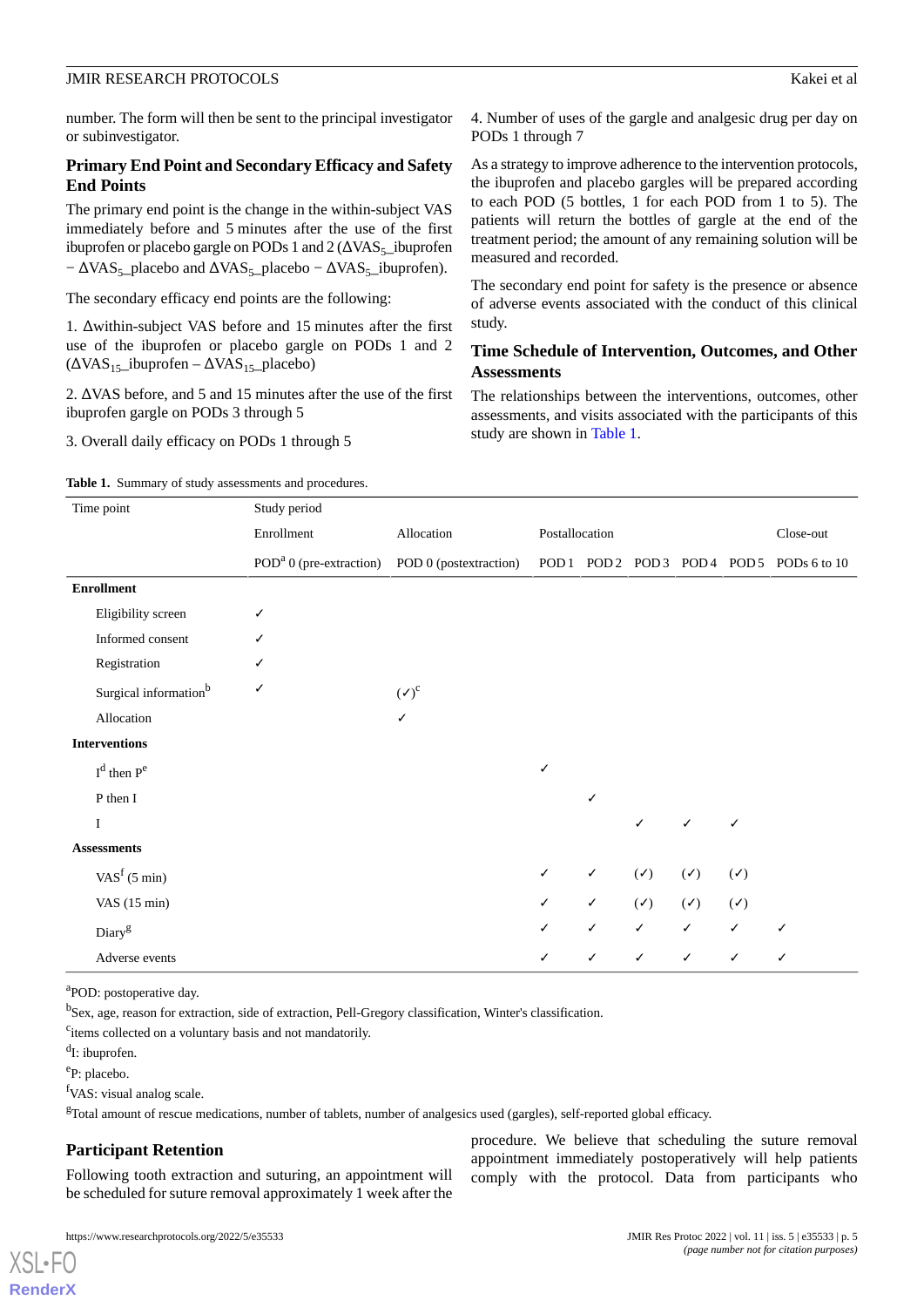discontinue their participation in the study or those who deviate from the protocol will be included in the full analysis set.

#### **Data Collection and Management**

The primary investigator or subinvestigator will enter the case report form (CRF) data for each participant into the electronic data capture system. The principal investigator will confirm that the entered CRF data are complete and correct, electronically sign the CRF in the electronic data capture system, and then obtain a printout of the signed CRF for filing. The CRF printout will be retained. If there are any queries about the CRF data that are entered by the staff at the data center, the primary investigator or subinvestigator should respond promptly to these queries. Only the biostatistician will have access to the final data set.

## **Statistics**

## *Sample Size Calculation*

The target number of subjects is 40, with 20 subjects in the IP group and 20 in the PI group. In a previous report involving healthy subjects and patients with chemotherapy- or chemoradiotherapy-associated oral mucositis [[25\]](#page-8-11), the mean ΔVAS and SD of pain relief after 3 days of use were −1.28 and 0.84 (n=7 patients), respectively, of which the preuse VAS value for the ibuprofen gargle was  $>3$ . In the subgroup with a VAS $\geq$ 3 before ibuprofen gargle use, the ΔVAS was −1.56, and the ΔSD was 0.81 (n=5).

In this study, we estimate a  $\Delta VAS_5$  of  $-1.5$  and  $\Delta SD$  of 1.2 for ibuprofen gargles, and a  $\Delta VAS_5$  of  $-0.7$  and  $\Delta SD$  of 1.2 for placebo gargles, assuming a placebo effect of less than half the  $\Delta$ VAS<sub>5</sub> of ibuprofen gargles. Therefore, for obtaining a mean within-subject difference of 0.8 in  $\Delta \text{VAS}_5$  ( $\Delta \text{VAS}_5$  ibuprofen  $-\Delta VAS_5$ \_placebo), a common  $\Delta SD$  of 1.2, a ratio of 0.8-1.2 for between- and within-subject variance, an alpha error of .05, and a beta error of .1, a total of 30 cases are required. Hence, considering a potential withdrawal rate of 25%, we plan to enroll 40 patients (20 per group).

No additional analyses (eg, subgroup and adjusted analyses) will be performed.

## *Analysis*

 $XSI - F($ **[RenderX](http://www.renderx.com/)**

A summary of the planned statistical analysis for this study is provided below. The final analysis will be performed after data from the subjects are obtained and locked at the end of the follow-up period.

The full analysis set is the set of randomized subjects who receive at least 1 dose of the study drug and excludes those without baseline data or with major protocol violations (eg, absence of informed consent or enrollment outside the study period). The per protocol set is the subset of subjects in the full analysis set who comply sufficiently with the protocol and excludes those associated with any of the following: violation of the inclusion criteria, violation of the exclusion criteria, and missing primary end point data.

The safety analysis set is the set of subjects who receive at least 1 dose of the study drug.

## *Handling of the Data*

If there is any doubt about the data summarization or analysis, the biostatistician and the study representative will discuss the issue and decide how it will be addressed. When missing data are identified, the researcher will contact the subject. If the within-subject difference or ΔVAS cannot be calculated owing to missing VAS values, the within-subject difference or ΔVAS at that time will be recorded as 0. If any missing or deficient values other than the VAS values are not obtained, no analysis will be performed.

## *Primary Analysis*

In this study, the mean and SD of  $\Delta$ VAS<sub>5</sub> on PODs 1 and 2 and,where appropriate, the 95% CI of the mean will be calculated. We will also calculate the mean and SD of the within-study difference in  $\Delta \text{VAS}_5$  and, where appropriate, the 95% CI of the mean. The treatment effect will be estimated by dividing the mean of  $\Delta VAS_5$  in the within-subject difference by 2 and calculating the *P* value using an unpaired *t* test.

## *Secondary Analysis*

The mean and SD of  $\Delta VAS_{15}$  on PODs 1 and 2 and, where appropriate, the 95% CI of the mean will be calculated. We will also calculate the mean and SD of the within-study difference in  $\Delta VAS_{15}$  and, where appropriate, the 95% CI of the mean. The treatment effect will be estimated by dividing the mean of  $\Delta$ VAS<sub>15</sub> in the within-subject difference by 2 and calculatingthe *P* value using an unpaired *t* test.

The mean and 95% CIs of  $\triangle$ VAS<sub>5</sub> and  $\triangle$ VAS<sub>15</sub> for PODs 3-5 will be calculated for each group. Analysis of covariance with the preuse VAS value or the strata factor as a covariate will be performed to calculate the adjusted  $\Delta$  VAS<sub>5</sub> and  $\Delta$  VAS<sub>15</sub> andtheir 95% CIs for each group. We will calculate summary statistics for the overall daily efficacy on PODs 1-5, scale by scale and group by group. Summary statistics will be calculated for each group for the number of times ibuprofen or placebo-containing products and analgesics are used on PODs 1-7.

## **Adverse Events**

We define an adverse event as any disease, disability, death, or infection that occurs during this study. Adverse event monitoring will begin on POD 1 and continue up to POD 5, inclusive. The principal investigator or subinvestigator will record all the adverse events in the CRF and treat and monitor the patient until resolution during the study. If the principal investigator or subinvestigator finds a potentially causal relationship between the adverse event and the study drug, all adverse events will be recorded for reporting to the review board. This study is insured for clinical trials, with up to approximately US \$385,000 guaranteed for death cases.

## **Monitoring for Compliance With Human Rights and Welfare**

Periodic monitoring of the study will be performed to confirm if the human rights and welfare of the subjects are being protected, the study is being conducted safely in accordance with the protocol and the applicable regulatory requirements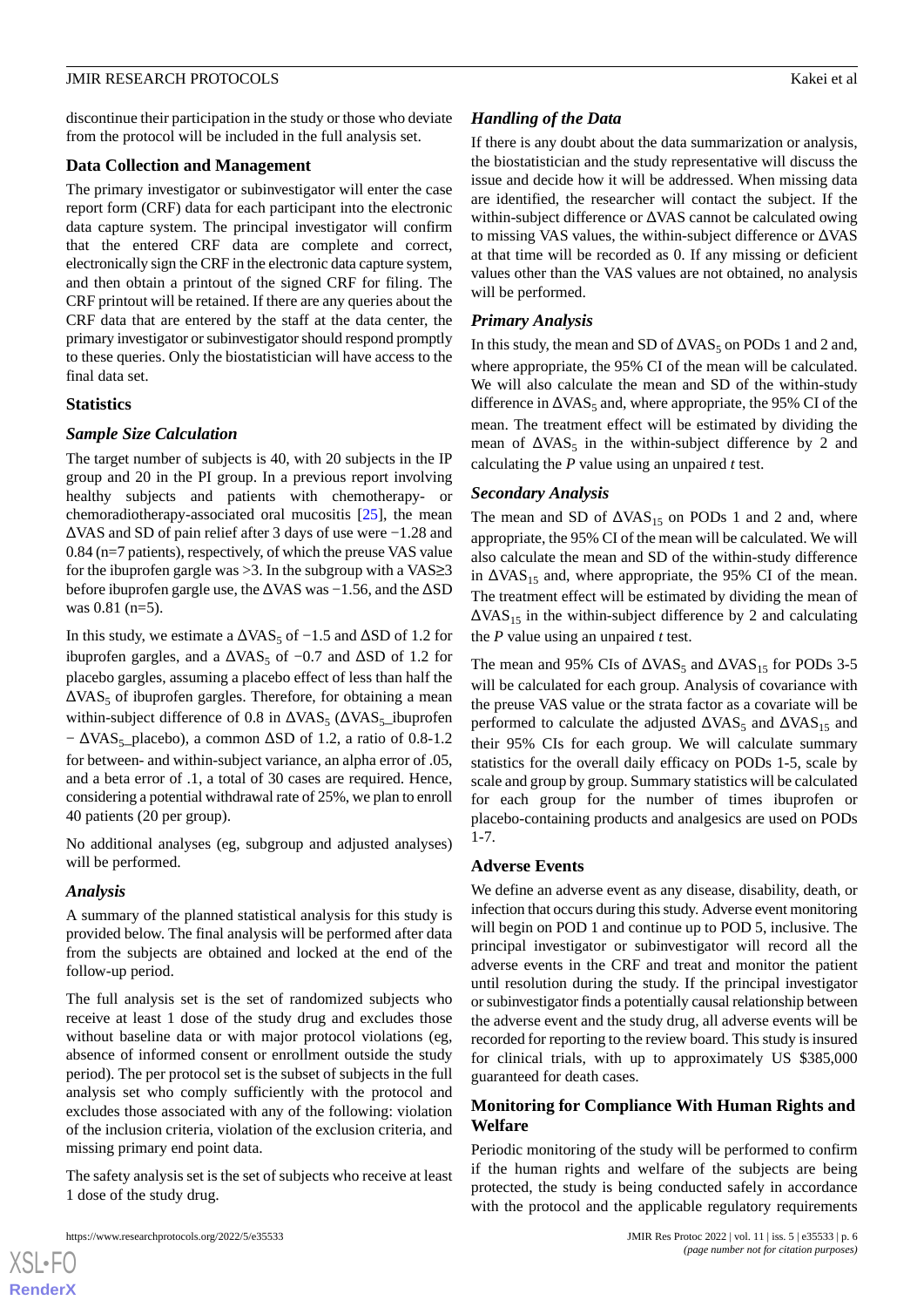under the Clinical Trials Act, and the data are being collected properly. The principal investigator will appoint a responsible monitor and other monitors for the study. The items to be checked during monitoring are specified in the written procedure for monitoring the study. Any changes required by the ethics committee will be communicated to the participants by the investigators.

For quality assurance, the study will be examined to determine if it is being conducted in accordance with the protocol and written procedures, independently and separately from the routine monitoring activities.

## *Results*

Participant recruitment began on June 1, 2021. The expected date of completion (last visit of the last patient) is September 30, 2022. All data acquired during the study period will be analyzed. Additionally, as this is a short-term trial performed over 7 days, an evaluation of the interim results is not planned.

This manuscript is based on the current version of the study protocol (version 1.1, last updated on March 1, 2021). The study was first authorized on March 1, 2021. The results of this study will be available on the Japan Registry of Clinical Trials website. The results will also be disseminated via presentations at regional and international conferences, such as those for dentistry and oral and maxillofacial surgery. The results will also be submitted for publication in a peer-reviewed journal.

## *Discussion*

#### **Significance of the Study**

This single-center, placebo-controlled, double-blind, randomized crossover trial will be the first well-designed clinical study to evaluate the efficacy of an ibuprofen gargle for relieving postoperative pain after extraction of mandibular third molars. Postoperative pain management after third molar extraction is essential, and NSAIDs are the first-line treatment. To address the side effects of oral NSAIDs, this study will compare a topical ibuprofen gargle with a placebo. Previous studies have not compared the use of ibuprofen and a placebo. The anticipated findings in this study are that the topical ibuprofen gargle will be more effective than the placebo in controlling postoperative pain after third molar extraction.

#### **Overview**

 $XS$ -FO **[RenderX](http://www.renderx.com/)**

Mandibular third molars are commonly extracted, and postoperative pain is a major complication resulting from the extraction. Symptomatic pharmacological treatment aims to provide postoperative pain relief. Continuous medication with NSAIDs is recommended as the first-line treatment after extraction of mandibular third molars to relieve pain and inflammation. Oral administration of NSAIDs can lead to various adverse effects; therefore, topical NSAIDs are preferred to minimize these side effects [[9](#page-7-8)[,27](#page-8-13),[28\]](#page-8-14). The problem with the administration of NSAIDs thrice a day is that the analgesic effect wears off and postextraction pain recurs. Several methods of treating intermittent pain with analgesic rinses have been reported in the past, but none have been approved in Japan

[[18,](#page-8-5)[27,](#page-8-13)[28\]](#page-8-14). Additionally, to date, there have been few well-designed clinical studies evaluating the efficacy and safety of analgesic gargles to relieve postoperative pain after mandibular third molar extraction. Thus, recent studies have focused on the development of topically administered NSAIDs in the form of gels, toothpastes, and rinses [\[27](#page-8-13),[28\]](#page-8-14). However, few studies have highlighted the benefit of ibuprofen gargles for postoperative pain after tooth extraction. We believe that an ibuprofen gargle can be used after third molar tooth extraction to provide seamless pain relief between doses of NSAIDs when additional pain relief is required before the next dose of NSAIDs is due.

#### **Safety Concerns**

Regarding the safety concerns associated with the ibuprofen gargle, the gargle is retained in the mouth for only approximately 1 minute before being discarded. Therefore, systemic absorption of ibuprofen is unlikely. Moreover, the concentration to be used in this study (600 mg ibuprofen/100 mL) is equal to the maximum daily allowance (600 mg) approved for oral ibuprofen, and if used according to the recommended method, the amount of drug that could be ingested accidentally is less than the maximum daily allowance. Therefore, adverse events due to orally absorbed ibuprofen are less severe than or identical to those reported for oral ibuprofen.

#### **Rationale**

For ethical reasons, only ibuprofen-containing gargles will be used from POD 3. The reason for the crossover study between POD 1 and POD 2 was that the median duration of the effect of the ibuprofen-containing gargle was approximately 20 minutes in our previous study, and there was no carryover effect when comparing POD 1 and POD 2 [\[25](#page-8-11)]. Therefore, we chose an ibuprofen gargle as the test drug for treating patients after mandibular third molar extraction and decided that a period of 5 days was sufficient for a short-term treatment study. Adverse events and all conditions that occur will be recorded and observed until the conditions subside within the study period, regardless of whether there is a causal relationship with the clinical study.

#### **Strengths**

Because previous clinical trials used only ibuprofen-containing drugs without a placebo or control group, this clinical trial is designed as a placebo-controlled comparative study to examine the placebo effect. Therefore, this study will compare an ibuprofen gargle with a placebo for treating postoperative pain after mandibular third molar extraction; it will be performed as a phase II, placebo-controlled, double-blind, randomized crossover trial.

#### **Limitations**

The main limitation of this study is the short duration (7 days).

#### **Conclusions**

Postoperative pain management after third molar extraction is essential, and NSAIDs are the first-line treatment. To address the side effects of oral NSAIDs, this study will compare a topical ibuprofen gargle with a placebo. The results of this study could provide valuable evidence to support the use of an ibuprofen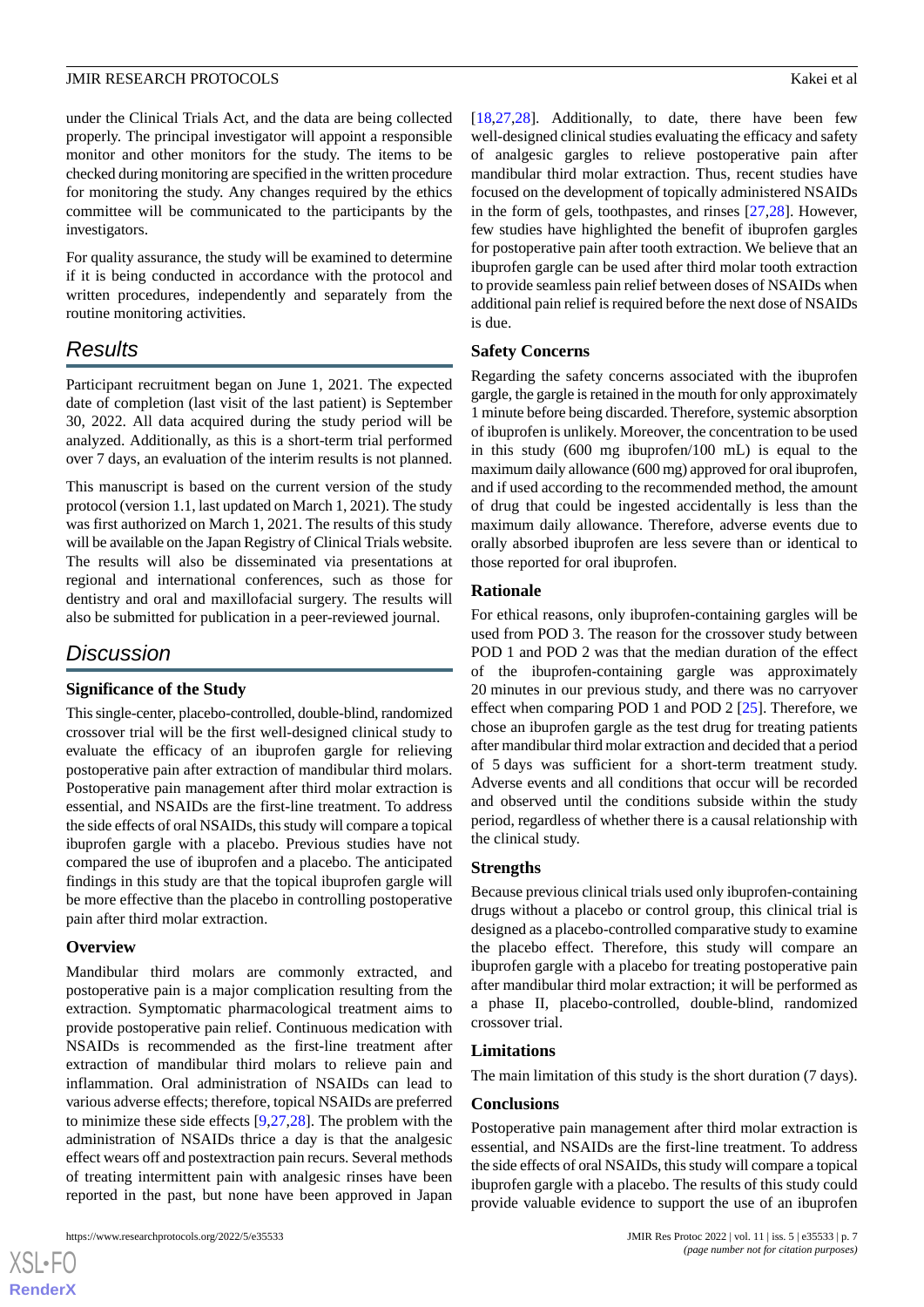gap in the literature and may lead to a safer, but still effective, pain relief option to improve patients' postoperative comfort.

## **Acknowledgments**

We sincerely thank all the hospital staff involved in this study. This work is supported by Toru Hibi from Pharma Seeds Create, Limited Liability Co, who instructed us in formulating the ibuprofen gargle used in the study. Additionally, we thank Helen Jeays and Jane Charbonneau from Edanz for editing the draft of this manuscript. This work is supported by the Japan Society for the Promotion of Science, KAKENHI, Grant-in-Aid for Young Scientists (grant 19K16413). The funding agency played no role in the study design; collection, management, analysis, and interpretation of data; writing of the report; and the decision to submit the report for publication. The funding agency can be contacted at the following web address: https://www.jsps.go.jp/english/index.html.

## **Authors' Contributions**

YK is the chief investigator, involved in the conception and design of the study, and drafting of the manuscript. TI obtained funding and designed the statistical analysis plan, managed the study, and reviewed the manuscript. T Ito managed the study and drafted the manuscript. YO, TH, IY, and MA reviewed the manuscript. All authors have approved the manuscript.

## **Conflicts of Interest**

<span id="page-7-0"></span>None declared.

## **References**

- <span id="page-7-1"></span>1. Fraga RS, Antunes LAA, Fialho WLS, Valente MI, Gomes CC, Fontes KBFC, et al. Do antimicrobial photodynamic therapy and low-level laser therapy minimize postoperative pain and edema after molar extraction? J Oral Maxillofac Surg 2020 Dec;78(12):2155.e1-2155.e10. [doi: [10.1016/j.joms.2020.08.002\]](http://dx.doi.org/10.1016/j.joms.2020.08.002)
- <span id="page-7-3"></span><span id="page-7-2"></span>2. O'Hare PE, Wilson BJ, Loga MG, Ariyawardana A. Effect of submucosal dexamethasone injections in the prevention of postoperative pain, trismus, and oedema associated with mandibular third molar surgery: a systematic review and meta-analysis. Int J Oral Maxillofac Surg 2019 Nov;48(11):1456-1469. [doi: [10.1016/j.ijom.2019.04.010](http://dx.doi.org/10.1016/j.ijom.2019.04.010)]
- <span id="page-7-4"></span>3. Singh Gill A, Morrissey H, Rahman A. A systematic review and meta-analysis evaluating antibiotic prophylaxis in dental implants and extraction procedures. Medicina 2018 Dec;54(6):95. [doi: [10.3390/medicina54060095](http://dx.doi.org/10.3390/medicina54060095)]
- <span id="page-7-5"></span>4. Pergolizzi JV, Magnusson P, LeQuang JA, Gharibo C, Varrassi G. The pharmacological management of dental pain. Expert Opin Pharmacother 2020 Feb;21(5):591-601. [doi: [10.1080/14656566.2020.1718651\]](http://dx.doi.org/10.1080/14656566.2020.1718651)
- 5. Xie L, Yang RT, Lv K, Zhou HH, Li Z. Comparison of low pre-emptive oral doses of celecoxib versus acetaminophen for postoperative pain management after third molar surgery: a randomized controlled study. J Oral Maxillofac Surg 2020 Jan;78(1):75.e1-75.e6. [doi: [10.1016/j.joms.2019.09.022](http://dx.doi.org/10.1016/j.joms.2019.09.022)]
- <span id="page-7-6"></span>6. Isola G, Matarese M, Ramaglia L, Cicciù M, Matarese G. Evaluation of the efficacy of celecoxib and ibuprofen on postoperative pain, swelling, and mouth opening after surgical removal of impacted third molars: a randomized, controlled clinical trial. Int J Oral Maxillofac Surg 2019 Oct;48(10):1348-1354. [doi: [10.1016/j.ijom.2019.02.006\]](http://dx.doi.org/10.1016/j.ijom.2019.02.006)
- <span id="page-7-8"></span><span id="page-7-7"></span>7. Benetello V, Sakamoto FC, Giglio FPM, Sakai VT, Calvo AM, Modena KCS, et al. The selective and non-selective cyclooxygenase inhibitors valdecoxib and piroxicam induce the same postoperative analgesia and control of trismus and swelling after lower third molar removal. Braz J Med Biol Res 2007 Jun;40(8):1133-1140. [doi: [10.1590/s0100-879x2006005000123](http://dx.doi.org/10.1590/s0100-879x2006005000123)]
- <span id="page-7-9"></span>8. Demirbas AE, Karakaya M, Bilge S, Canpolat DG, Kütük N, Alkan A. Does single-dose preemptive intravenous ibuprofen reduce postoperative pain after third molar surgery? A prospective, randomized, double-blind clinical study. J Oral Maxillofac Surg 2019 Oct;77(10):1990-1997. [doi: [10.1016/j.joms.2019.04.019](http://dx.doi.org/10.1016/j.joms.2019.04.019)]
- <span id="page-7-10"></span>9. Rajanna T, Hemalatha BR. The effect of zinc lozenge on pain, oedema, and trismus after impacted third molar surgery: a prospective randomized, double-blinded, placebo-controlled study. J Dent Spec 2021 Oct;9(1):13-18. [doi: [10.18231/j.jds.2021.004\]](http://dx.doi.org/10.18231/j.jds.2021.004)
- <span id="page-7-11"></span>10. Isola G, Alibrandi A, Pedullà E, Grassia V, Ferlito S, Perillo L, et al. Analysis of the effectiveness of lornoxicam and flurbiprofen on management of pain and sequelae following third molar surgery: a randomized, controlled, clinical trial. J Clin Med 2019 Mar;8(3):325. [doi: [10.3390/jcm8030325](http://dx.doi.org/10.3390/jcm8030325)]
- 11. Franco-de la Torre L, Franco-González DL, Brennan-Bourdon LM, Molina-Frechero N, Alonso-Castro AJ, Isiordia-Espinoza MA. Analgesic efficacy of etoricoxib following third molar surgery: a meta-analysis. Behav Neurol 2021 Sep;2021:9536054. [doi: [10.1155/2021/9536054\]](http://dx.doi.org/10.1155/2021/9536054)
- 12. Pruskowski J, Childers J, Moore PA, Zemaitis MA, Bauer RE, Deverts DJ, et al. Managing acute pain and opioid risks following wisdom teeth extraction: an illustrative case. MedEdPORTAL 2019 Nov;15:10855. [doi: [10.15766/mep\\_2374-8265.10855\]](http://dx.doi.org/10.15766/mep_2374-8265.10855)

[XSL](http://www.w3.org/Style/XSL)•FO **[RenderX](http://www.renderx.com/)**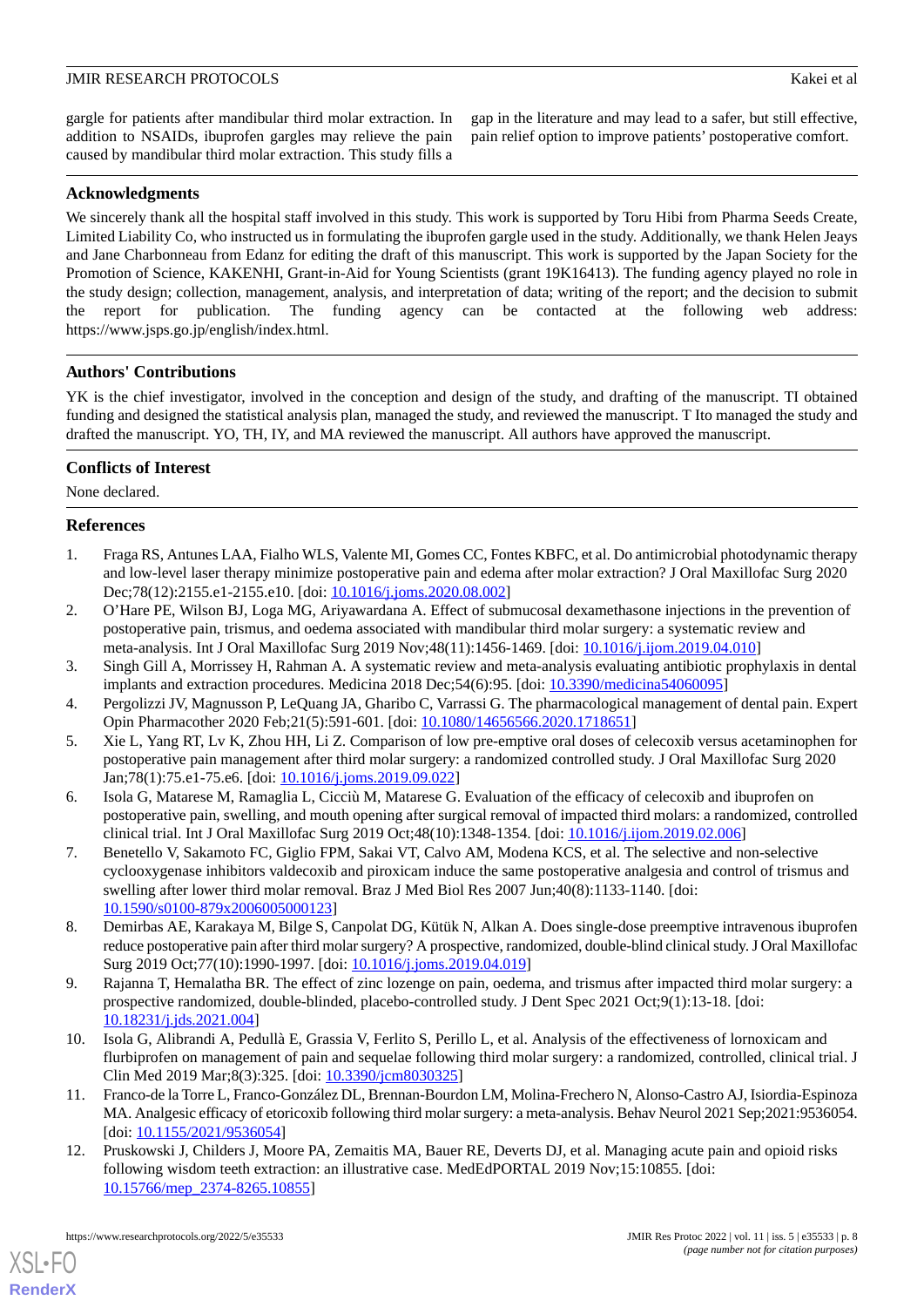- <span id="page-8-0"></span>13. Weil K, Hooper L, Afzal Z, Esposito M, Worthington HV, van Wijk AJ, et al. Paracetamol for pain relief after surgical removal of lower wisdom teeth. Cochrane Database Syst Rev 2007 Jul;2007(3):CD004487 [\[FREE Full text](http://europepmc.org/abstract/MED/17636762)] [doi: [10.1002/14651858.CD004487.pub2\]](http://dx.doi.org/10.1002/14651858.CD004487.pub2) [Medline: [17636762](http://www.ncbi.nlm.nih.gov/entrez/query.fcgi?cmd=Retrieve&db=PubMed&list_uids=17636762&dopt=Abstract)]
- <span id="page-8-1"></span>14. Bailey E, Worthington H, van Wijk A, Yates JM, Coulthard P, Afzal Z. Ibuprofen and/or paracetamol (acetaminophen) for pain relief after surgical removal of lower wisdom teeth. Cochrane Database Syst Rev 2013 Dec;12:CD004624. [doi: [10.1002/14651858.CD004624.pub2\]](http://dx.doi.org/10.1002/14651858.CD004624.pub2) [Medline: [24338830](http://www.ncbi.nlm.nih.gov/entrez/query.fcgi?cmd=Retrieve&db=PubMed&list_uids=24338830&dopt=Abstract)]
- <span id="page-8-3"></span><span id="page-8-2"></span>15. Stein C. Opioid receptors. Annu Rev Med 2016 Jan;67:433-451. [doi: [10.1146/annurev-med-062613-093100\]](http://dx.doi.org/10.1146/annurev-med-062613-093100)
- <span id="page-8-4"></span>16. Gupta A, Bah M. NSAIDs in the treatment of postoperative pain. Curr Pain Headache Rep 2016 Nov;20(11):62. [doi: [10.1007/s11916-016-0591-7\]](http://dx.doi.org/10.1007/s11916-016-0591-7)
- <span id="page-8-5"></span>17. Rindal DB, Asche SE, Gryczynski J, Kane SM, Truitt AR, Shea TL, et al. De-implementing opioid use and implementing optimal pain management following dental extractions (DIODE): protocol for a cluster randomized trial. JMIR Res Protoc 2021 Apr;10(4):e24342. [doi: [10.2196/24342\]](http://dx.doi.org/10.2196/24342)
- <span id="page-8-6"></span>18. Lope-Lopez J, Jan-Pallí E, González-Navarro B, Jané-Salas E, Estrugo-Devesa A, Milani M. Efficacy of chlorhexidine, dexpanthenol, allantoin and chitosan gel in comparison with bicarbonate oral rinse in controlling post-interventional inflammation, pain and cicatrization in subjects undergoing dental surgery. Curr Med Res Opin 2015 Nov;31(12):2179-2183. [doi: [10.1185/03007995.2015.1108909](http://dx.doi.org/10.1185/03007995.2015.1108909)]
- <span id="page-8-7"></span>19. Gorecki P, Rainsford K, Taneja P, Bulsara Y, Pearson D, Saund D, et al. Submucosal diclofenac for acute postoperative pain in third molar surgery: a randomized, controlled clinical trial. J Dent Res 2017 Dec;97(4):381-387. [doi: [10.1177/0022034517744207\]](http://dx.doi.org/10.1177/0022034517744207)
- <span id="page-8-8"></span>20. Mishra A, Amalakara J, Avula H, Reddy K. Effect of diclofenac mouthwash on postoperative pain after periodontal surgery. J Clin Diagn Res 2017 Apr;11(4):ZC24-ZC26. [doi: [10.7860/jcdr/2017/22165.9658\]](http://dx.doi.org/10.7860/jcdr/2017/22165.9658)
- <span id="page-8-9"></span>21. Rainsford KD. Ibuprofen: pharmacology, efficacy and safety. Inflammopharmacol 2009 Nov;17(6):275-342. [doi: [10.1007/s10787-009-0016-x\]](http://dx.doi.org/10.1007/s10787-009-0016-x)
- <span id="page-8-10"></span>22. de Martino M, Chiarugi A, Boner A, Montini G, de' Angelis GL. Working towards an appropriate use of ibuprofen in children: an evidence-based appraisal. Drugs 2017 Jun;77(12):1295-1311. [doi: [10.1007/s40265-017-0751-z](http://dx.doi.org/10.1007/s40265-017-0751-z)]
- <span id="page-8-11"></span>23. Barbagallo M, Sacerdote P. Ibuprofen in the treatment of children's inflammatory pain: a clinical and pharmacological overview. Minerva Pediatr 2019 Feb;71(1):82-99. [doi: [10.23736/s0026-4946.18.05453-1\]](http://dx.doi.org/10.23736/s0026-4946.18.05453-1)
- <span id="page-8-12"></span>24. Varrassi G, Pergolizzi JV, Dowling P, Paladini A. Ibuprofen safety at the golden anniversary: Are all NSAIDs the same? a narrative review. Adv Ther 2019 Nov;37(1):61-82. [doi: [10.1007/s12325-019-01144-9\]](http://dx.doi.org/10.1007/s12325-019-01144-9)
- <span id="page-8-13"></span>25. Ioroi T, Kiyota N, Imamura Y, Tanda M, Aoki S, Okuno M, et al. Ibuprofen gargle for chemo- or chemoradiotherapy-induced oral mucositis: a feasibility study. J Pharm Health Care Sci 2020 Jun;6:12. [doi: [10.1186/s40780-020-00168-6\]](http://dx.doi.org/10.1186/s40780-020-00168-6)
- <span id="page-8-14"></span>26. Patel VF, Liu F, Brown MB. Advances in oral transmucosal drug delivery. J Control Release 2011 Jul;153(2):106-116. [doi: 10.1016/*j.jconrel.2011.01.027]*
- 27. Young ER. Mosby's dental drug reference, 6th edition. Anesth Prog 2005 Mar;52(1):44-45. [doi: [10.2344/0003-3006\(2005\)52\[44:mddrte\]2.0.co;2\]](http://dx.doi.org/10.2344/0003-3006(2005)52[44:mddrte]2.0.co;2)
- 28. Motlekar NA, Bi-Botti CY. The quest for non-invasive delivery of bioactive macromolecules: a focus on heparins. J Control Release 2006 Jun;113(2):91-101. [doi: [10.1016/j.jconrel.2006.04.008](http://dx.doi.org/10.1016/j.jconrel.2006.04.008)]

## **Abbreviations**

**CRF:** case report form **IP:** ibuprofen-placebo **jRCT:** Japan Registry of Clinical Trials **NSAID:** nonsteroidal anti-inflammatory drug **PI:** placebo-ibuprofen **POD:** postoperative day **VAS:** visual analog scale

*Edited by T Leung; submitted 10.12.21; peer-reviewed by R Boyapati, R Leonardi; comments to author 03.01.22; revised version received 12.02.22; accepted 22.04.22; published 16.05.22*

*Please cite as:*

*Kakei Y, Ioroi T, Ito T, Okazaki Y, Hasegawa T, Yano I, Akashi M Efficacy of Ibuprofen Gargle for Postoperative Pain After Mandibular Third Molar Extraction: Protocol for a Phase II, Placebo-Controlled, Double-Blind, Randomized Crossover Trial JMIR Res Protoc 2022;11(5):e35533 URL: <https://www.researchprotocols.org/2022/5/e35533> doi: [10.2196/35533](http://dx.doi.org/10.2196/35533)*

*PMID: [35459640](http://www.ncbi.nlm.nih.gov/entrez/query.fcgi?cmd=Retrieve&db=PubMed&list_uids=35459640&dopt=Abstract)*



**[RenderX](http://www.renderx.com/)**